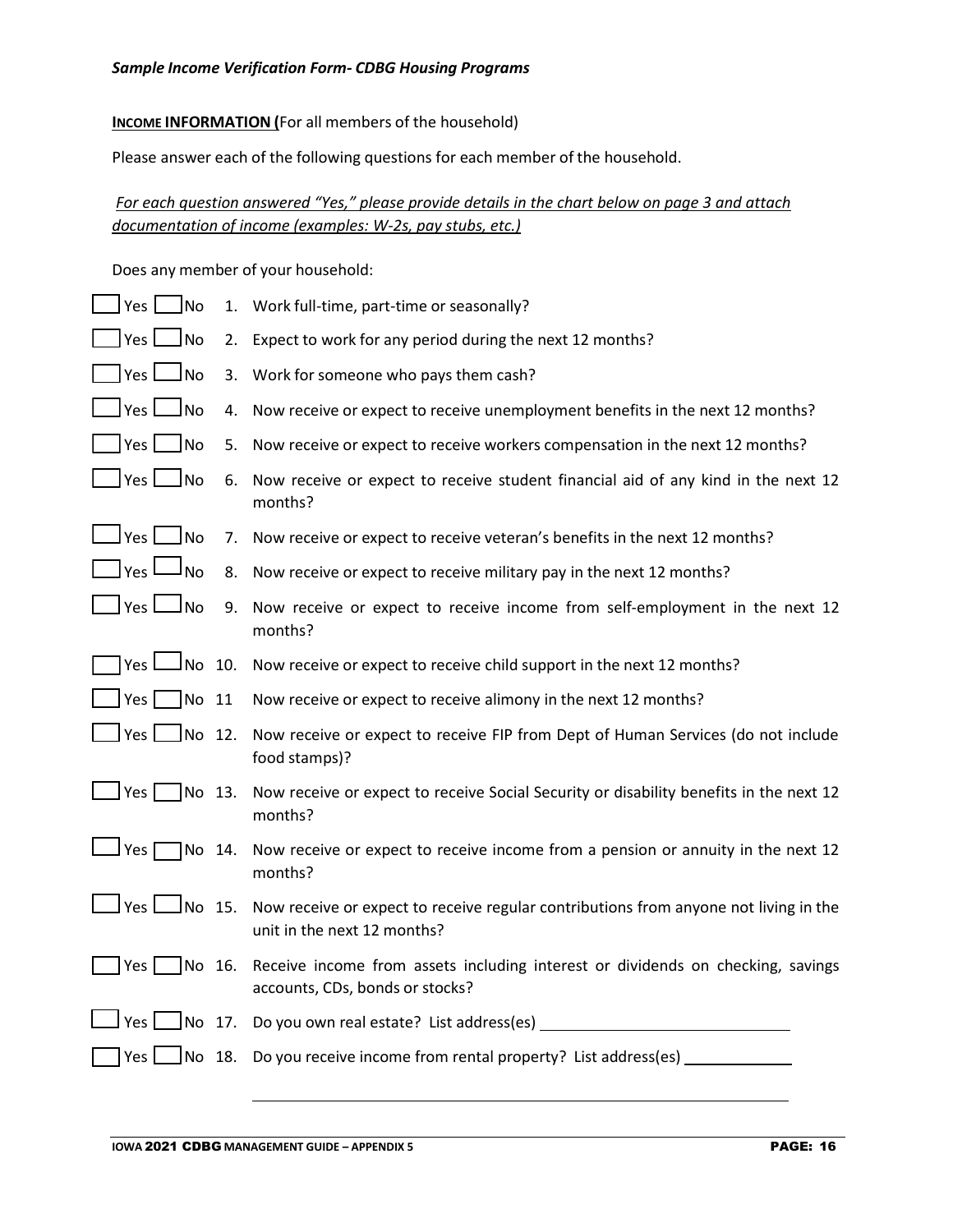## **ASSET INFORMATION (**For all members of the household)

Please answer each of the following questions for each member of the household.

## *For each "yes" provide details in the chart below and attach documentation of assets (examples: bank statements, etc.)*

Does any member of your household have:

| No]<br>Yes         | 1. Cash in a checking account?                                         |
|--------------------|------------------------------------------------------------------------|
| $Yes \bigsqcup No$ | 2. Cash in a savings account?                                          |
| $Yes \Box No$      | 3. Cash value in a revocable trust?                                    |
| $Yes$ No           | 4. Cash value in stock, bonds, treasury bills?                         |
| Yes $\Box$ No      | 5. Cash value in Certificates of Deposit and/or Money Market Accounts? |
| J Yes └─J No       | 6. Equity in rental property, farm land or other capital investment?   |
| $Yes \Box No$      | 7. Value in an Individual Retirement Plan or Keogh Account?            |
|                    | Yes   No 8. Retirement and/or Pension Fund?                            |
|                    | Yes <b>L</b> No 9. Now receive or expect to receive child support?     |
|                    | Yes   No 10. Insurance Settlement?                                     |
| Yes                | No 11. Mortgages or deeds of trust held?                               |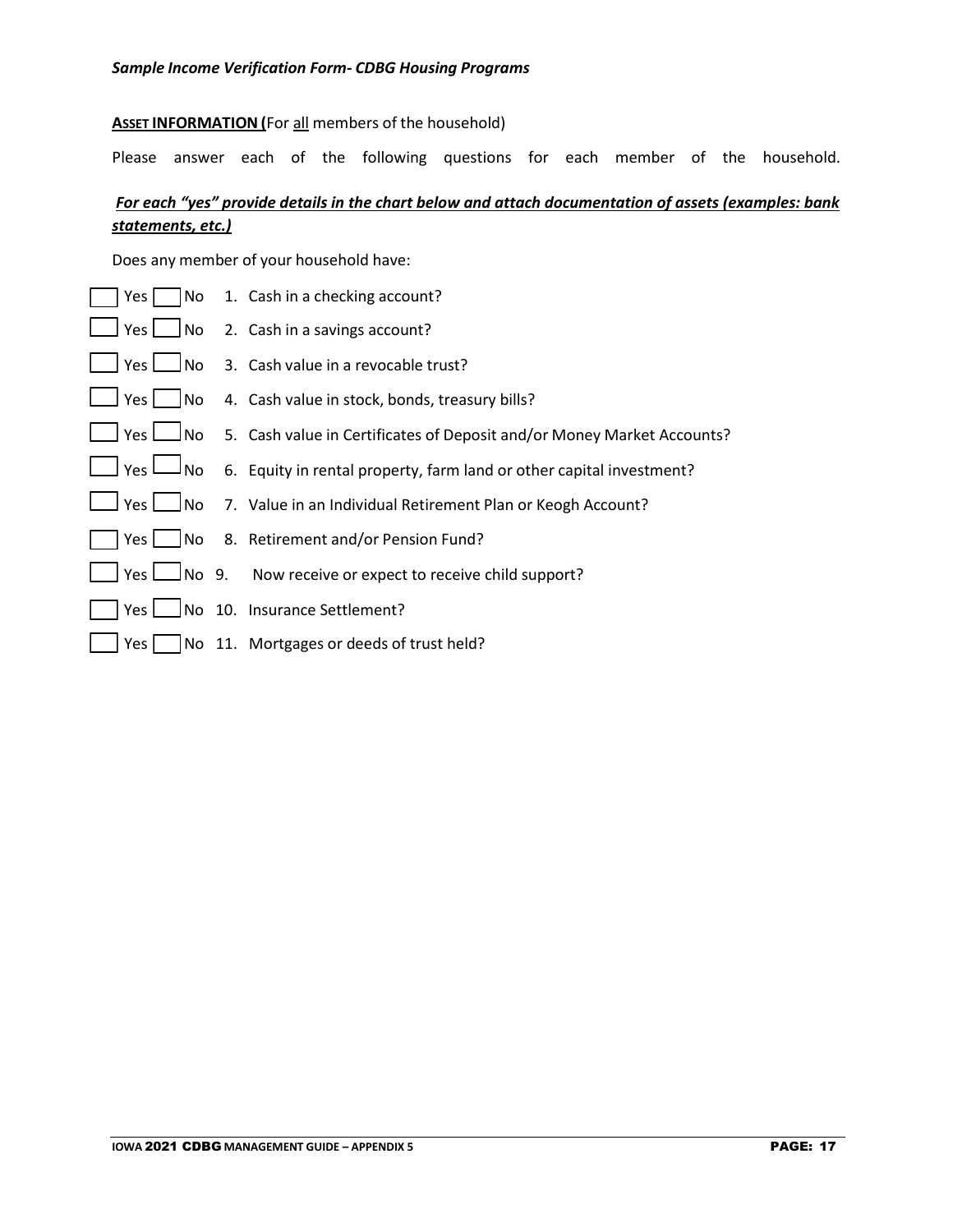(Note: Click on document to open in Excel format)

|                                                        | <b>Sample Format for Calculating Part 5 Annual Income</b> |                                  |                         |                    |                      |
|--------------------------------------------------------|-----------------------------------------------------------|----------------------------------|-------------------------|--------------------|----------------------|
| 1. Name:                                               |                                                           | 2. Identification:               |                         |                    |                      |
|                                                        |                                                           | <b>ASSETS</b>                    |                         |                    |                      |
| <b>Household Member</b>                                | <b>Asset Description</b>                                  |                                  |                         |                    | <b>Actual Income</b> |
|                                                        |                                                           |                                  |                         |                    | from Assets          |
|                                                        |                                                           |                                  |                         |                    |                      |
|                                                        |                                                           |                                  |                         |                    |                      |
|                                                        |                                                           |                                  |                         |                    |                      |
|                                                        |                                                           |                                  |                         |                    |                      |
|                                                        |                                                           |                                  |                         |                    |                      |
|                                                        |                                                           |                                  |                         |                    | \$0                  |
|                                                        |                                                           |                                  |                         |                    |                      |
|                                                        |                                                           |                                  |                         |                    |                      |
|                                                        |                                                           |                                  |                         |                    |                      |
|                                                        |                                                           |                                  |                         |                    |                      |
| <b>Household Member</b>                                |                                                           | <b>ANTICIPATED ANNUAL INCOME</b> |                         |                    |                      |
|                                                        | a. Wages/<br><b>Salaries</b>                              | b. Benefits/<br>Pensions         | c. Public<br>Assistance | d. Other<br>Income | e. Asset<br>Income   |
|                                                        |                                                           |                                  |                         |                    |                      |
|                                                        |                                                           |                                  |                         |                    |                      |
|                                                        |                                                           |                                  |                         |                    |                      |
|                                                        |                                                           |                                  |                         |                    | above should         |
|                                                        |                                                           |                                  |                         |                    | be in cell below:    |
|                                                        |                                                           |                                  |                         |                    |                      |
| $\overline{4}$ . Totals                                | \$0                                                       | \$0                              | \$0                     | \$0                | \$0                  |
| 5. Total of items from 4a. through 4e is Annual Income |                                                           |                                  |                         |                    | \$0                  |
|                                                        |                                                           |                                  |                         |                    |                      |
| X                                                      |                                                           |                                  |                         |                    |                      |
| <b>Applicant Signature</b>                             |                                                           |                                  | Date                    |                    |                      |
|                                                        |                                                           |                                  |                         |                    |                      |
|                                                        |                                                           |                                  |                         |                    |                      |
| For Office Use Only                                    |                                                           |                                  |                         |                    |                      |
|                                                        |                                                           |                                  |                         |                    |                      |
|                                                        |                                                           |                                  |                         |                    |                      |
|                                                        |                                                           |                                  |                         |                    |                      |
|                                                        |                                                           |                                  |                         |                    |                      |

*Signature ofCertifying Staff*